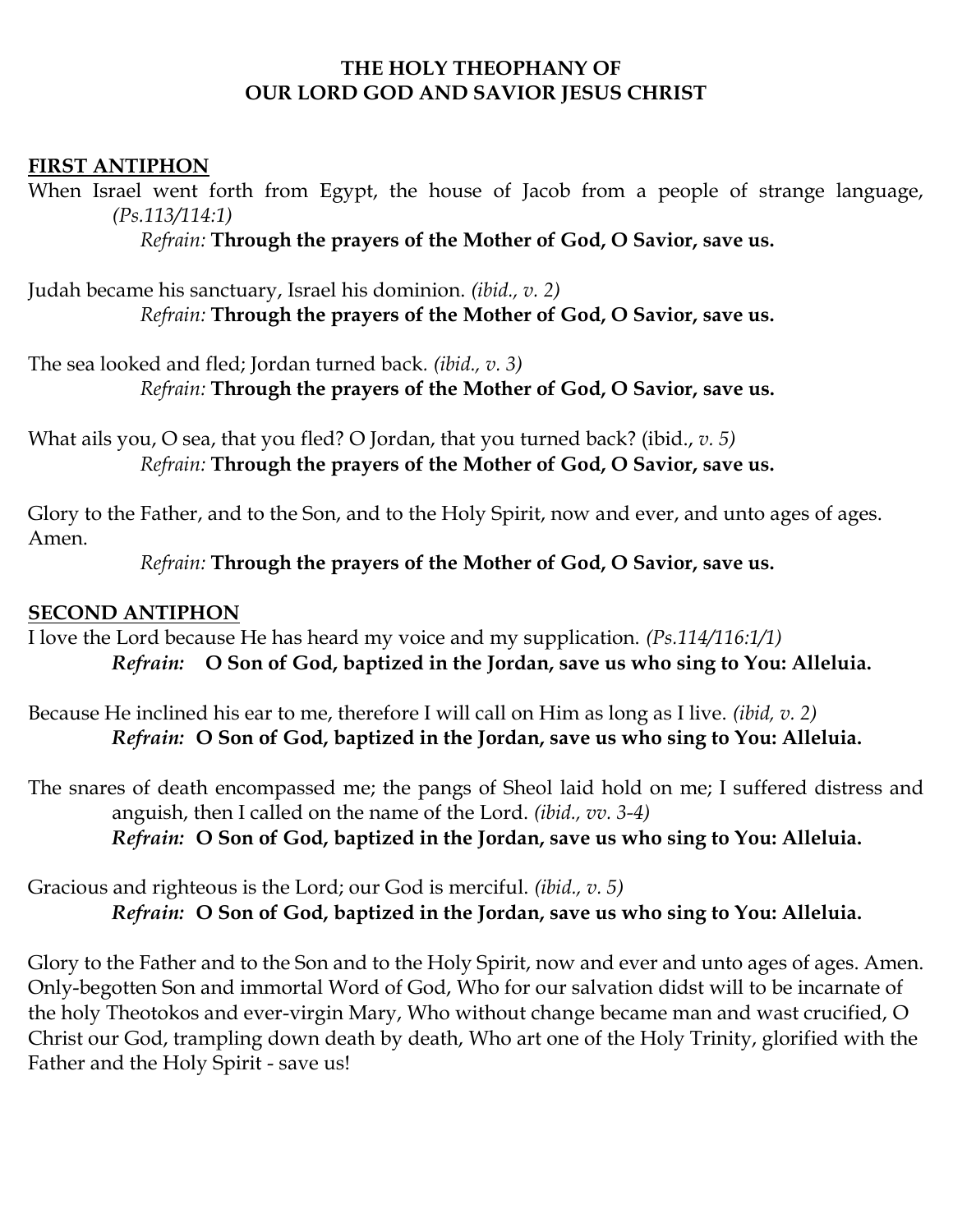#### **THIRD ANTIPHON**

O give thanks to the Lord, for He is good; for His mercy endures forever. *(Ps. 117/118:1)*

## **Tone 1 Troparion of the Feast**

When You, O Lord, were baptized in the Jordan, / the worship of the Trinity was made manifest./ For the voice of the Father bore witness to You,/calling You His Beloved Son;/and the Spirit in the form of a dove/confirmed the truthfulness of His word./O Christ our God, You have revealed Yourself,//and have enlightened the world, glory to You.

Let the house of Israel now confess that the Lord is good; for His mercy endures forever. *(ibid., v. 2) Troparion of the Feast*

Let the house of Aaron now confess that the Lord is good; for His mercy endures forever. *(ibid., v. 3) Troparion of the Feast*

Let those who fear the Lord now confess that the Lord is good; for His mercy endures forever. *(ibid., v. 4) Troparion of the Feast*

## **LITTLE ENTRANCE**

*Deacon:* Wisdom! Upright!

*Priest:* Blessed is He that comes in the name of "Lord"! The Lord is God and has revealed Himself to us! O Son of God baptized in the Jordan, save us who sing to You! Alleluia!

**TROPARION Tone 1** When You, O Lord, were baptized in the Jordan,

the worship of the Trinity was made manifest. For the voice of the Father bore witness to You, calling You His Beloved Son; and the Spirit in the form of a dove confirmed the truthfulness of His word. O Christ our God, You have revealed Yourself//

Glory to the Father and to the Son and to the Holy Spirit, now and ever and unto ages of ages. Amen. **KONTAKION** Today You have appeared to the inhabited world, and Your light, O Lord, has been signed upon us, who in knowledge hymn You: You have come, You have appeared, O unapproachable Light.

# **INSTEAD OF "HOLY GOD…"**

As many as have been baptized into Christ, have put on Christ. Alleluia!

### *The Prokeimenon in the Fourth Tone:* **Blessed is He that comes in the Name of the Lord! / God is the Lord and hath revealed Himself to us!**

*v:* **O give thanks to the Lord for He is good, for His mercy endures forever.**